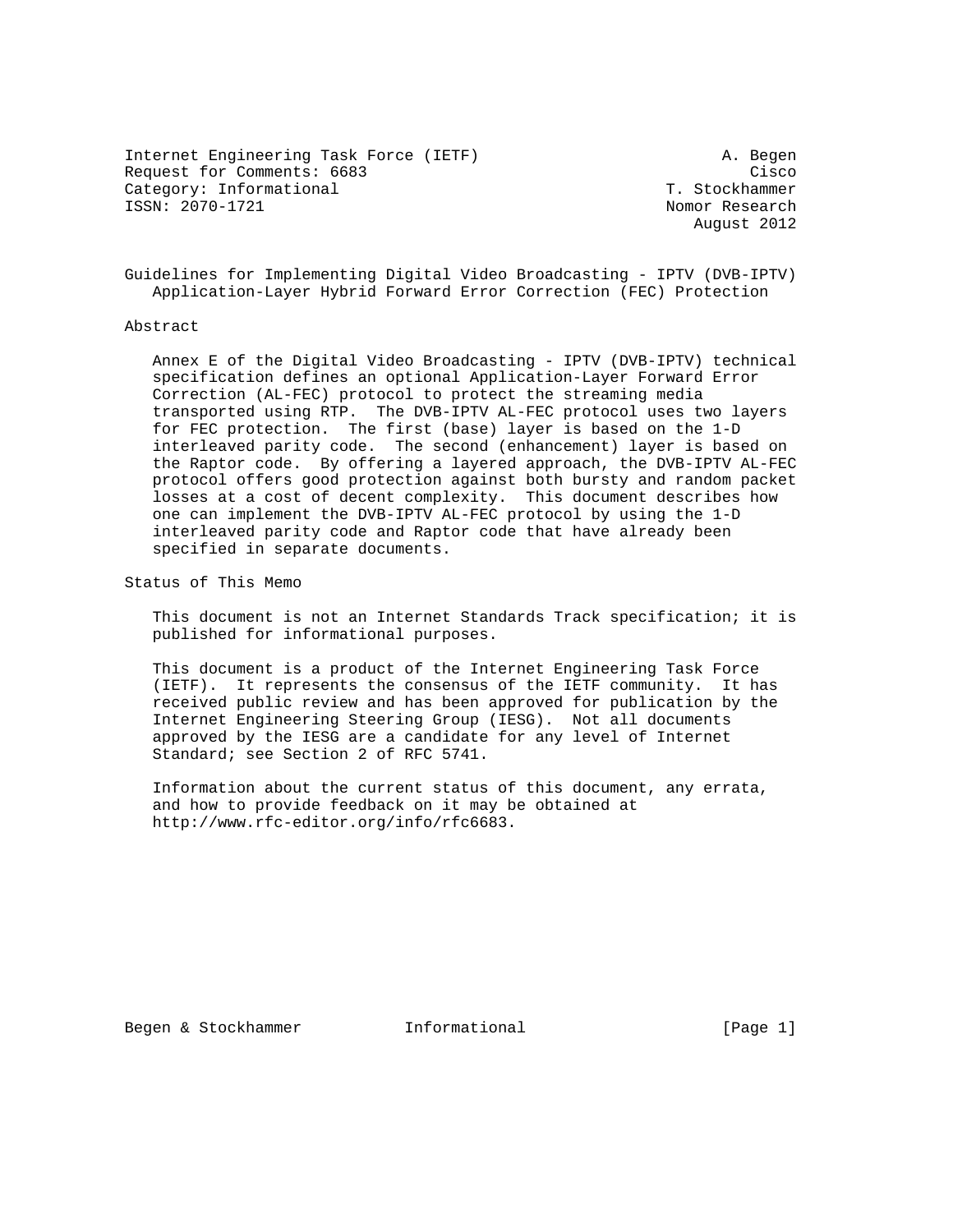### Copyright Notice

 Copyright (c) 2012 IETF Trust and the persons identified as the document authors. All rights reserved.

 This document is subject to BCP 78 and the IETF Trust's Legal Provisions Relating to IETF Documents (http://trustee.ietf.org/license-info) in effect on the date of publication of this document. Please review these documents carefully, as they describe your rights and restrictions with respect to this document. Code Components extracted from this document must include Simplified BSD License text as described in Section 4.e of the Trust Legal Provisions and are provided without warranty as described in the Simplified BSD License.

Table of Contents

|  | 2. DVB-IPTV AL-FEC Specification 5                |  |  |  |  |  |
|--|---------------------------------------------------|--|--|--|--|--|
|  |                                                   |  |  |  |  |  |
|  | 2.2. Enhancement-Layer FEC 7                      |  |  |  |  |  |
|  | 2.3. Hybrid Decoding Procedures 7                 |  |  |  |  |  |
|  | 3. Session Description Protocol (SDP) Signaling 8 |  |  |  |  |  |
|  | 4. Security Considerations 9                      |  |  |  |  |  |
|  |                                                   |  |  |  |  |  |
|  |                                                   |  |  |  |  |  |
|  | 6.1. Normative References 10                      |  |  |  |  |  |
|  | 6.2. Informative References 10                    |  |  |  |  |  |

#### 1. Introduction

 In 2007, the IP Infrastructure (IPI) Technical Module (TM) of the Digital Video Broadcasting (DVB) consortium published a technical specification [ETSI-TS-102-034v1.3.1] through the European Telecommunications Standards Institute (ETSI). [ETSI-TS-102-034v1.3.1] covers several areas related to the transmission of MPEG2 transport stream-based services over IP networks.

 Annex E of [ETSI-TS-102-034v1.3.1] defines an optional protocol for Application-Layer Forward Error Correction (AL-FEC) to protect the streaming media for DVB-IP services transported using RTP [RFC3550]. In 2009, DVB updated the specification in a new revision that is available as [ETSI-TS-102-034v1.4.1]. Among others, some updates and modifications to the AL-FEC protocol have been made. This document describes how one can implement the DVB-IPTV AL-FEC protocol by using the 1-D interleaved parity code [RFC6015] and Raptor code specifications [RFC6681] [RFC6682].

Begen & Stockhammer Thermational Theorem [Page 2]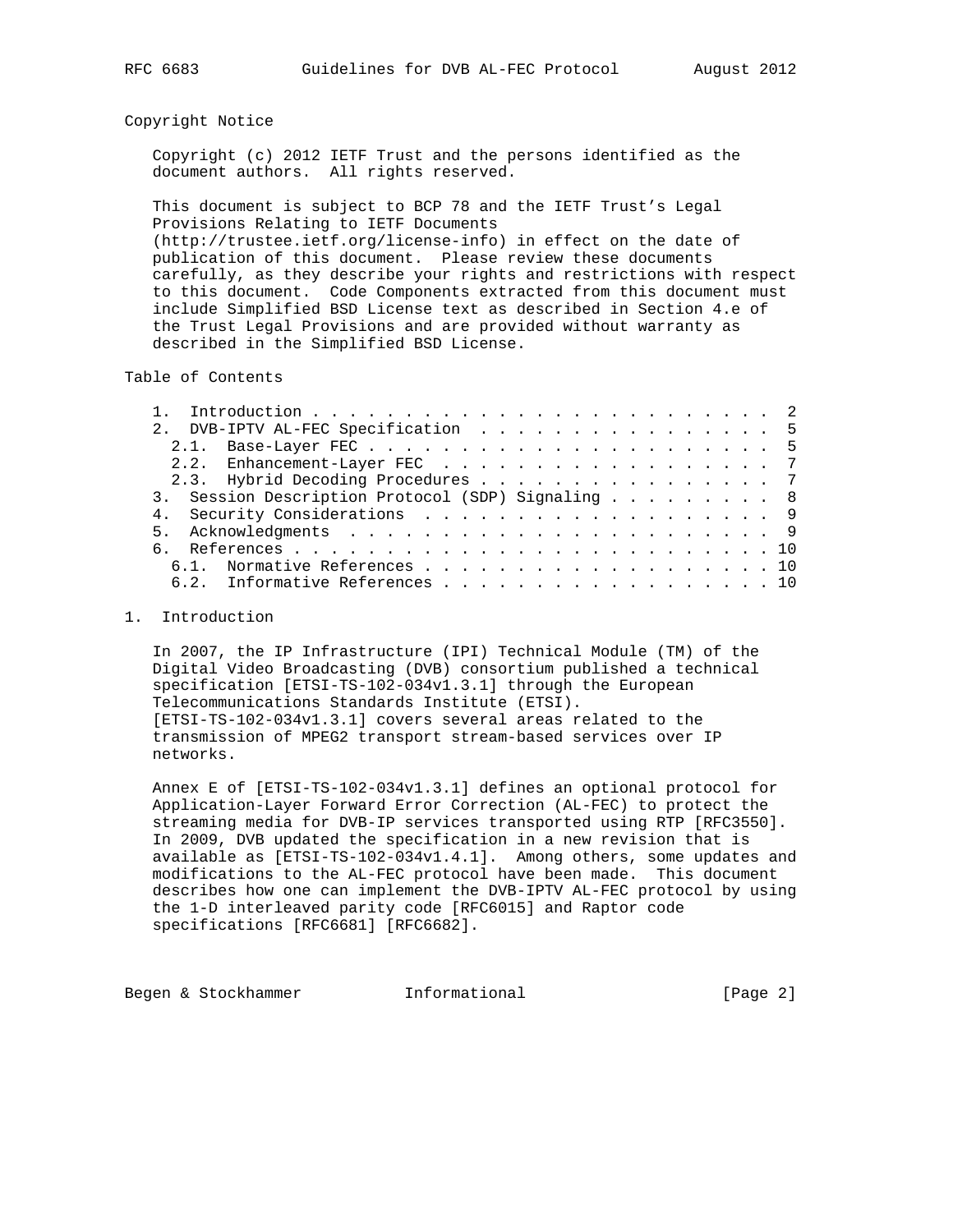The DVB-IPTV AL-FEC protocol uses two layers for protection: a base layer that is produced by the 1-D interleaved parity code (also simply referred to as "parity code" in the remainder of this document), and an enhancement layer that is produced by the Raptor code. Whenever a receiver supports the DVB-IPTV AL-FEC protocol, the decoding support for the base-layer FEC is mandatory while the decoding support for the enhancement-layer FEC is optional. Both the interleaved parity code and the Raptor code are systematic FEC codes, meaning that source packets are not modified in any way during the FEC encoding process.

 The DVB-IPTV AL-FEC protocol considers protection of single-sequence source RTP flows only. In the AL-FEC protocol, the source stream can only be an MPEG-2 transport stream. The FEC data at each layer are generated based on some configuration information, which also determines the exact associations and relationships between the source and repair packets. This document shows how this configuration may be communicated out-of-band in the Session Description Protocol (SDP) [RFC4566].

 In DVB-IPTV AL-FEC, the source packets are carried in the source RTP stream and the generated FEC repair packets at each layer are carried in separate streams. At the receiver side, if all of the source packets are successfully received, there is no need for FEC recovery and the repair packets may be discarded. However, if there are missing source packets, the repair packets can be used to recover the missing information.

 The block diagram of the encoder side for the systematic DVB-IPTV AL-FEC protection is described in Figure 1. Here, the source packets are fed into the parity encoder to produce the parity repair packets. The source packets may also be fed to the Raptor encoder to produce the Raptor repair packets. Source packets as well as the repair packets are then sent to the receiver(s) over an IP network.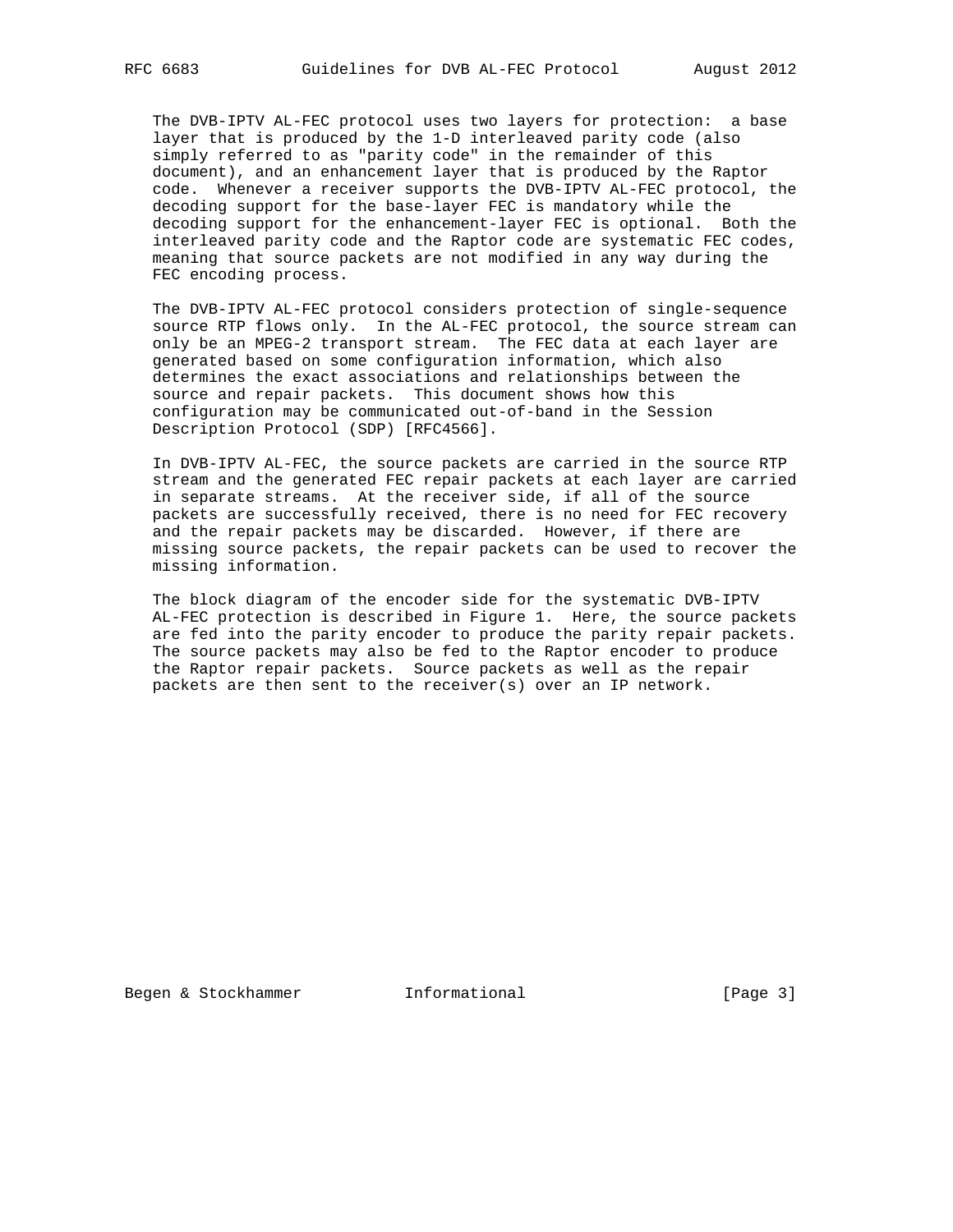+--------------+ +--+ +--+ +--+ +--+ --> | Systematic | -> +--+ +--+ +--+ +--+ +--+ +--+ +--+ +--+ |FEC Protection| +--+ +--+ +--+ +--+ +--------------+ | Parity | -> +==+ +==+ +==+ | Encoder | +==+ +==+ +==+ +--------------+ | Raptor | -> +˜˜+ +˜˜+ | Encoder | +˜˜+ +˜˜+ +--------------+ Source Packet: +--+  $+--+$ 

 Base-layer Repair Packet: +==+ +==+

 Enhancement-layer Repair Packet: +˜˜+  $+^{\sim}$  +

Figure 1: Block Diagram for the DVB-IPTV AL-FEC Encoder

 The block diagram of the decoder side for the systematic DVB-IPTV AL-FEC protection is described in Figure 2. This is a minimum performance decoder since the receiver only supports decoding the base-layer repair packets. If there is a loss among the source packets, the parity decoder attempts to recover the missing source packets by using the base-layer repair packets.

|           |  |  |  | --------------                                     |  |  |  |  |  |  |  |
|-----------|--|--|--|----------------------------------------------------|--|--|--|--|--|--|--|
| $+ - - +$ |  |  |  | X X +--+ -->   Systematic   -> +--+ +--+ +--+ +--+ |  |  |  |  |  |  |  |
| $+ - - +$ |  |  |  |                                                    |  |  |  |  |  |  |  |
|           |  |  |  | +--------------+                                   |  |  |  |  |  |  |  |
|           |  |  |  | $+==+$ $+==+$ $+==+$ $-->$   Parity                |  |  |  |  |  |  |  |
|           |  |  |  | $+==+$ $+==+$ $+=-+$ $\qquad$ Decoder              |  |  |  |  |  |  |  |
|           |  |  |  |                                                    |  |  |  |  |  |  |  |

Lost Packet: X

 Figure 2: Block Diagram for the DVB-IPTV AL-FEC Minimum Performance Decoder

 On the other hand, if the receiver supports decoding both the base layer and enhancement-layer repair packets, a combined (hybrid) decoding approach is employed to improve the recovery rate of the lost packets. In this case, the decoder is called an enhanced decoder. Section 2.3 outlines the procedures for hybrid decoding.

Begen & Stockhammer Thermational and Informational [Page 4]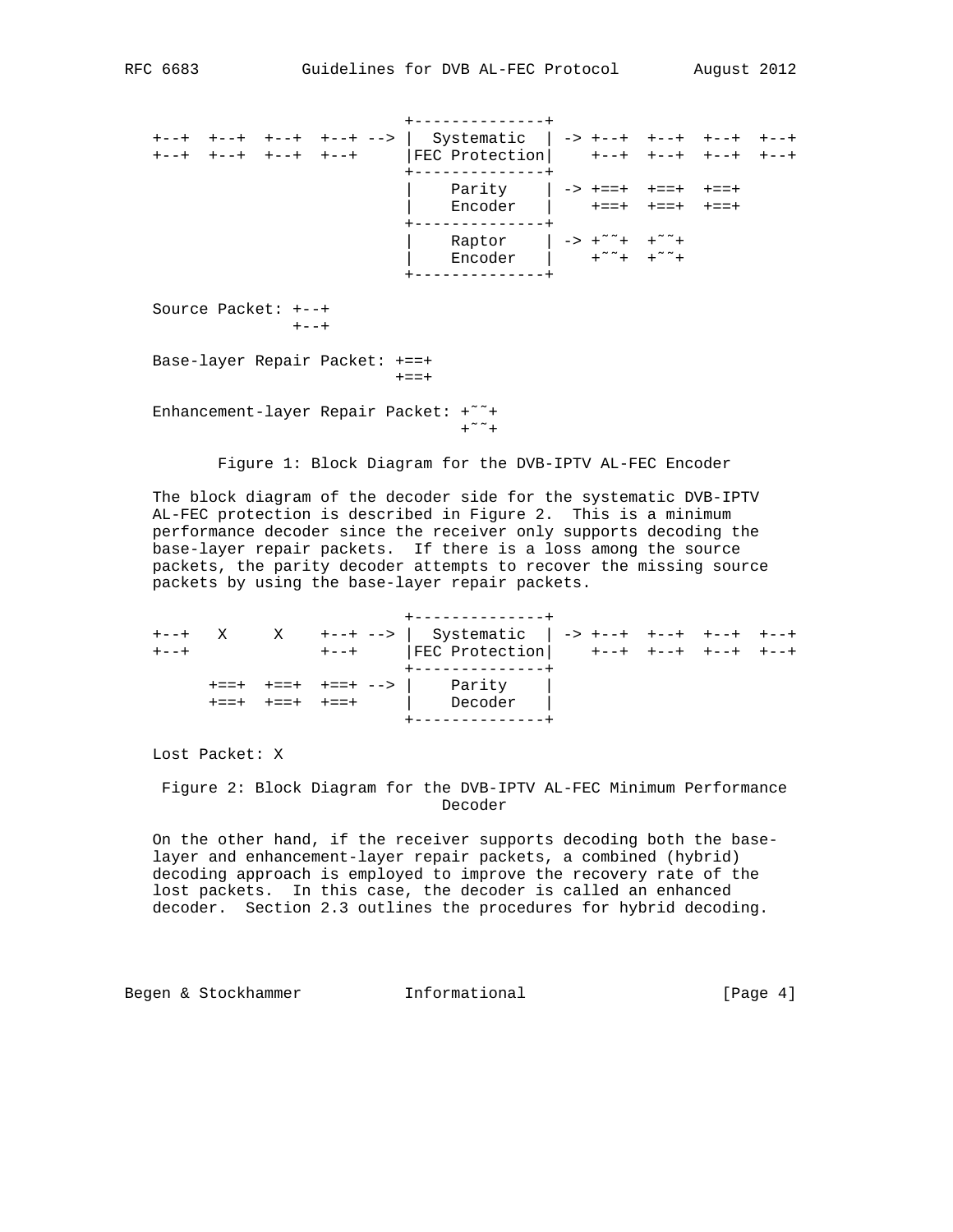|  |                |  | ----------<br>$X$ X $X$ ->   Systematic   -> +--+ +--+<br>$ FEC$ Protection $ $ +--+ +--+ +--+ +--+ |  |  |  |
|--|----------------|--|-----------------------------------------------------------------------------------------------------|--|--|--|
|  | キ==+ キ==+ キ==+ |  | . _ _ _ _ _ _ _ _ _ _ _<br>$+==+$ $+==+$ $+==+$ $-->$   Parity<br>  Decoder                         |  |  |  |
|  |                |  | Raptor                                                                                              |  |  |  |

Lost Packet: X

Figure 3: Block Diagram for the DVB-IPTV AL-FEC Enhanced Decoder

2. DVB-IPTV AL-FEC Specification

 The DVB-IPTV AL-FEC protocol comprises two layers of FEC protection: 1-D interleaved parity FEC for the base layer and Raptor FEC for the enhancement layer. The performance of these FEC codes has been examined in detail in [DVB-A115].

2.1. Base-Layer FEC

 The 1-D interleaved parity FEC uses the exclusive OR (XOR) operation to generate the repair symbols. In a group of D x L source packets, the XOR operation is applied to each group of D source packets whose sequence numbers are L apart from each other to generate a total of L repair packets. Due to interleaving, this FEC is effective against bursty packet losses up to burst sizes of length L.

 The DVB-IPTV AL-FEC protocol requires that the D x L block of the source packets protected by the 1-D interleaved FEC code be wholly contained within a single source block of the Raptor code, if both FEC layers are used.

 Originally, the DVB-IPTV AL-FEC protocol had adopted the 1-D interleaved FEC payload format from [SMPTE2022-1] in [ETSI-TS-102-034v1.3.1]. However, some incompatibilities with RTP [RFC3550] have been discovered in this specification. These issues have all been addressed in [RFC6015] (for details, refer to Section 1 of [RFC6015]). Some of the changes required by [RFC6015] are, however, not backward compatible with the existing implementations that were based on [SMPTE2022-1].

 In a recent liaison statement from the IETF AVT WG to DVB TM-IPI, it has been recommended that DVB TM-IPI define a new RTP profile for the

Begen & Stockhammer Thermational Theorem [Page 5]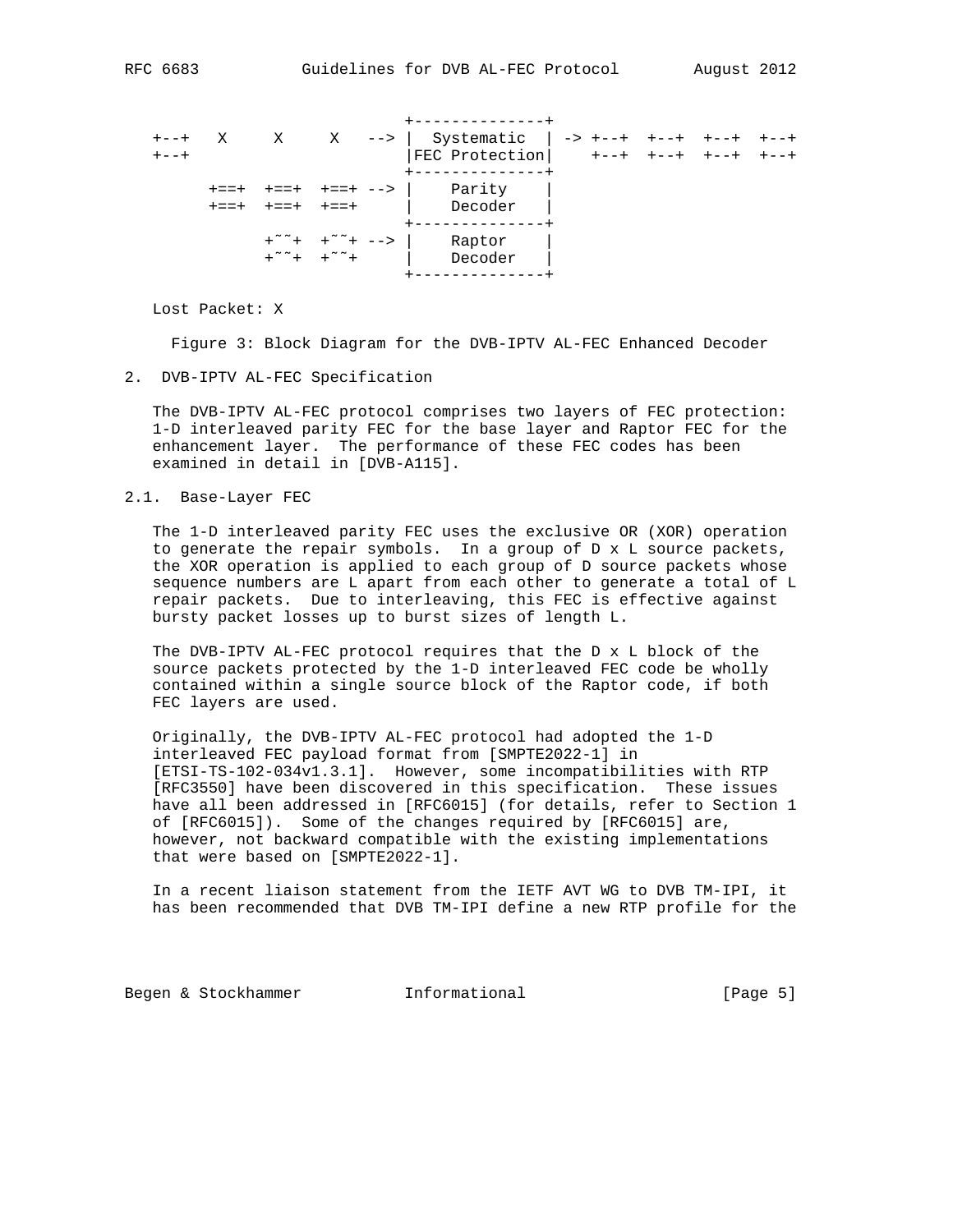AL-FEC protocol since in the new profile, several of the issues could easily be addressed without jeopardizing the compliance to RTP [RFC3550].

 At the writing of this document, it was not clear whether or not a new RTP profile would be defined for the AL-FEC protocol. DVB TM-IPI attempted to address some of the issues in the updated specification [ETSI-TS-102-034v1.4.1]; however, there are still outstanding issues.

 The following is a list of the exceptions that need to be considered by an implementation adopting [RFC6015] to be compliant with the DVB- IPTV AL-FEC protocol as specified in [ETSI-TS-102-034v1.4.1].

 o SSRC (synchronization source) The DVB-IPTV AL-FEC protocol requires that the SSRC fields of the FEC packets be set to zero.

 This requirement conflicts with RTP [RFC3550]. Unless signaled otherwise, RTP uses random SSRC values with collision detection. An explicit SSRC signaling mechanism is currently defined in [RFC5576] and can be used for this purpose.

o CSRC (contributing source)

 The DVB-IPTV AL-FEC protocol does not support the protection of the CSRC entries in the source packets. Thus, in an implementation compliant to DVB-IPTV AL-FEC protocol, the source stream must not have any CSRC entries in its packets, and subsequently the CC fields of the source RTP packets will be zero.

 Note that if there are no RTP mixers used in a system running the DVB-IPTV AL-FEC protocol, the CC field of the source RTP packets will be zero and this is no longer an issue. Thus, if defined, the new RTP profile for the DVB-IPTV AL-FEC protocol should forbid the use of any RTP mixers.

- o Timestamp In the DVB-IPTV AL-FEC protocol, the timestamp fields of the FEC packets are ignored by the receivers.
- o Payload Type The DVB-IPTV AL-FEC protocol sets the PT fields of the FEC packets to 96.

 A static payload type assignment for the base-layer FEC packets is outside the scope of [RFC6015]. If defined, the new RTP profile for the DVB-IPTV AL-FEC protocol may assign 96 as the payload type for the base-layer FEC packets.

Begen & Stockhammer **Informational** [Page 6]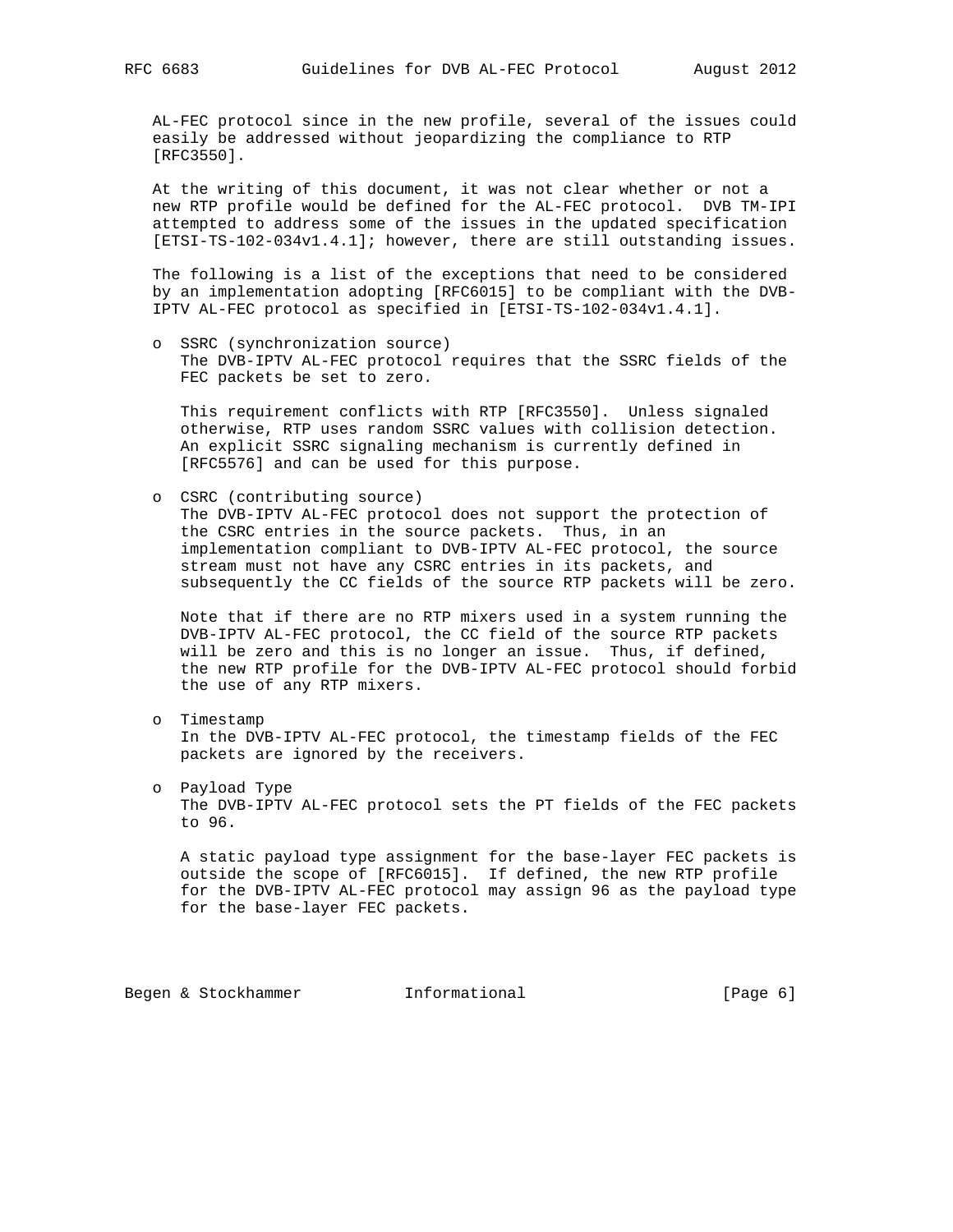In implementations that are based on [RFC6015] and are willing to be compliant with the DVB-IPTV AL-FEC protocol as specified in [ETSI-TS-102-034v1.3.1], all these exceptions must be considered as well; however, in this case, the sender does not have to select a random initial sequence number for the FEC stream as suggested by [RFC3550].

 Note that neither [ETSI-TS-102-034v1.3.1] nor [ETSI-TS-102-034v1.4.1] implements the 1-D interleaved parity code as specified in [RFC6015]. Thus, the payload format registered in [RFC6015] must not be used by the implementations that are compliant with the [ETSI-TS-102-034v1.3.1] or [ETSI-TS-102-034v1.4.1] specification.

### 2.2. Enhancement-Layer FEC

 The Raptor code is a fountain code where as many encoding symbols as needed can be generated by the encoder on-the-fly from source data. Due to the fountain property of the Raptor code, multiple enhancement layers may also be specified, if needed.

 The details of the Raptor code are provided in [RFC6681]. The FEC scheme for the enhancement layer SHALL be the Raptor FEC scheme for a Single Sequenced Flow with FEC encoding ID 5. The RTP payload format for Raptor FEC is specified in [RFC6682].

 It is important to note that the DVB-IPTV AL-FEC protocol in the latest specification [ETSI-TS-102-034v1.4.1] allows both UDP-only and RTP-over-UDP encapsulations for the enhancement-layer FEC stream. The initial specification [ETSI-TS-102-034v1.3.1] exclusively permits UDP-only encapsulation for the enhancement-layer FEC stream.

 When SDP is used for signaling, the transport protocol identifier indicates whether an RTP-over-UDP or UDP-only encapsulation is used. In case of any other signaling framework, the differentiation of the protocol for the enhancement-layer stream is achieved either explicitly through a protocol identifier or implicitly by the version number of the DVB IPTV Handbook. If none of the above signaling is provided, the receiver shall concur from the packet size of the repair packets if RTP-over-UDP or UDP-only encapsulation is used.

### 2.3. Hybrid Decoding Procedures

 The receivers that support receiving and decoding both the base- and enhancement-layer FEC perform hybrid decoding to improve the repair performance. The following steps may be followed to perform hybrid decoding:

Begen & Stockhammer **Informational** [Page 7]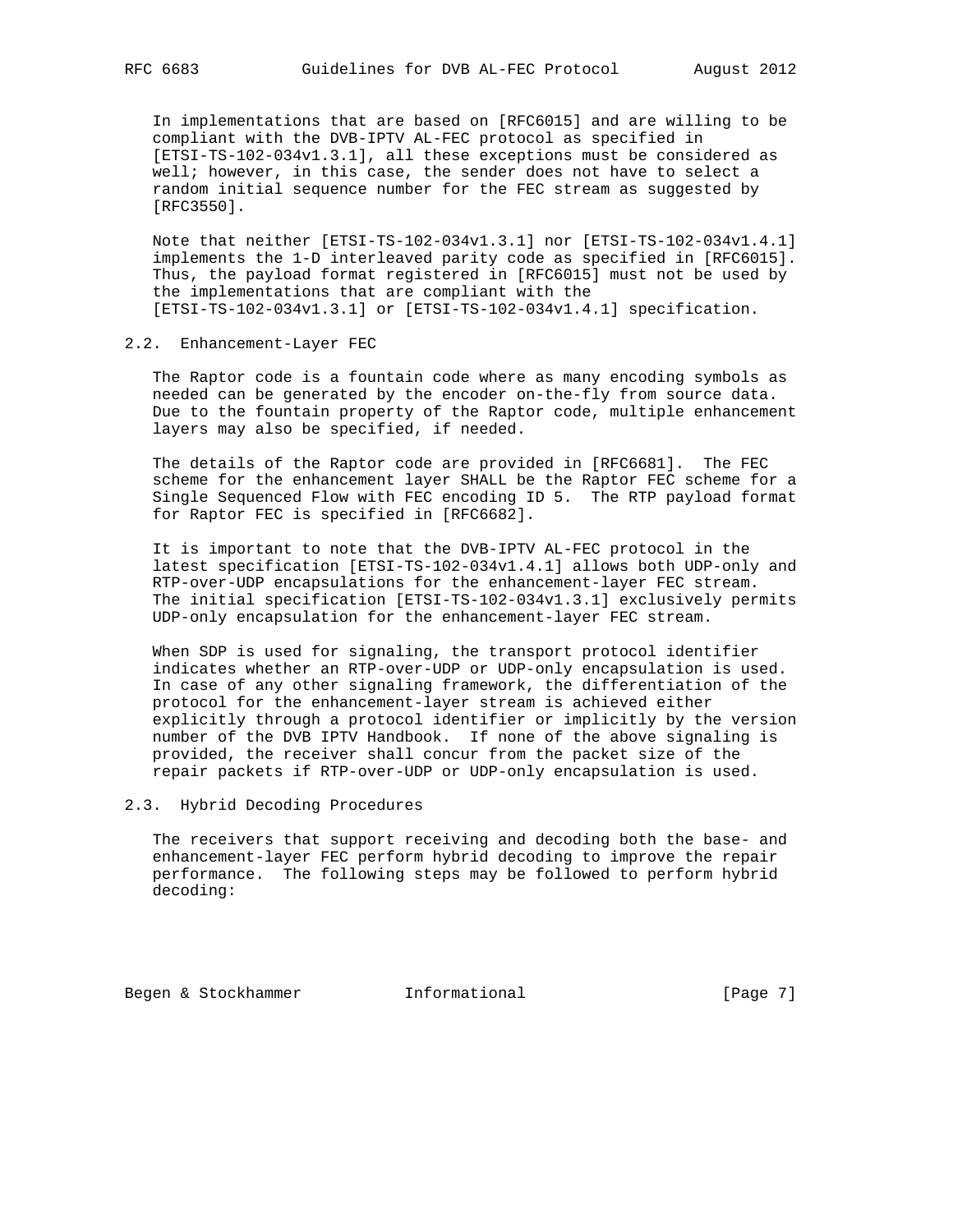- 1. Base-layer (Parity) Decoding: In this step, the repair packets that are encoded by the parity encoder are processed as usual to repair as many missing source packets as possible.
- 2. Enhancement-layer (Raptor) Decoding: If there are still missing source packets after the first step, the repair packets that are Raptor encoded are processed with the source packets already received and the source packets that are recovered in the first step.
- 3. Hybrid Decoding: If there are still missing source packets after the second step, the unprocessed base-layer (parity) repair packets are converted to a form in which they can be added to the Raptor decoding process. With this additional information, Raptor decoding may potentially recover any remaining missing source packet.

 The procedure that should be followed to benefit from the base-layer repair packets in the Raptor decoding process is explained in detail in Annex E.5.2 of [ETSI-TS-102-034v1.4.1].

3. Session Description Protocol (SDP) Signaling

 This section provides an SDP [RFC4566] example for [ETSI-TS-102-034v1.4.1]. The example uses the FEC grouping semantics [RFC5956].

 In the example, we have one source video stream (mid:S1), one FEC repair stream (mid:R1) that is produced by the 1-D interleaved parity FEC code, as well as another FEC repair stream (mid:R2) that is produced by the Raptor FEC code. We form one FEC group with the "a=group:FEC-FR S1 R1 R2" line. The source and repair streams are sent to the same port on different multicast groups. The source, base-layer FEC, and enhancement-layer FEC streams are all encapsulated in RTP.

 Due to the exceptions described in Section 2.1, a [ETSI-TS-102-034v1.4.1]-compliant implementation must not use the RTP payload format defined in [RFC6015]. Instead, it may use the payload format that has been registered by DVB TM-IPI for [ETSI-TS-102-034v1.3.1].

Begen & Stockhammer **Informational** [Page 8]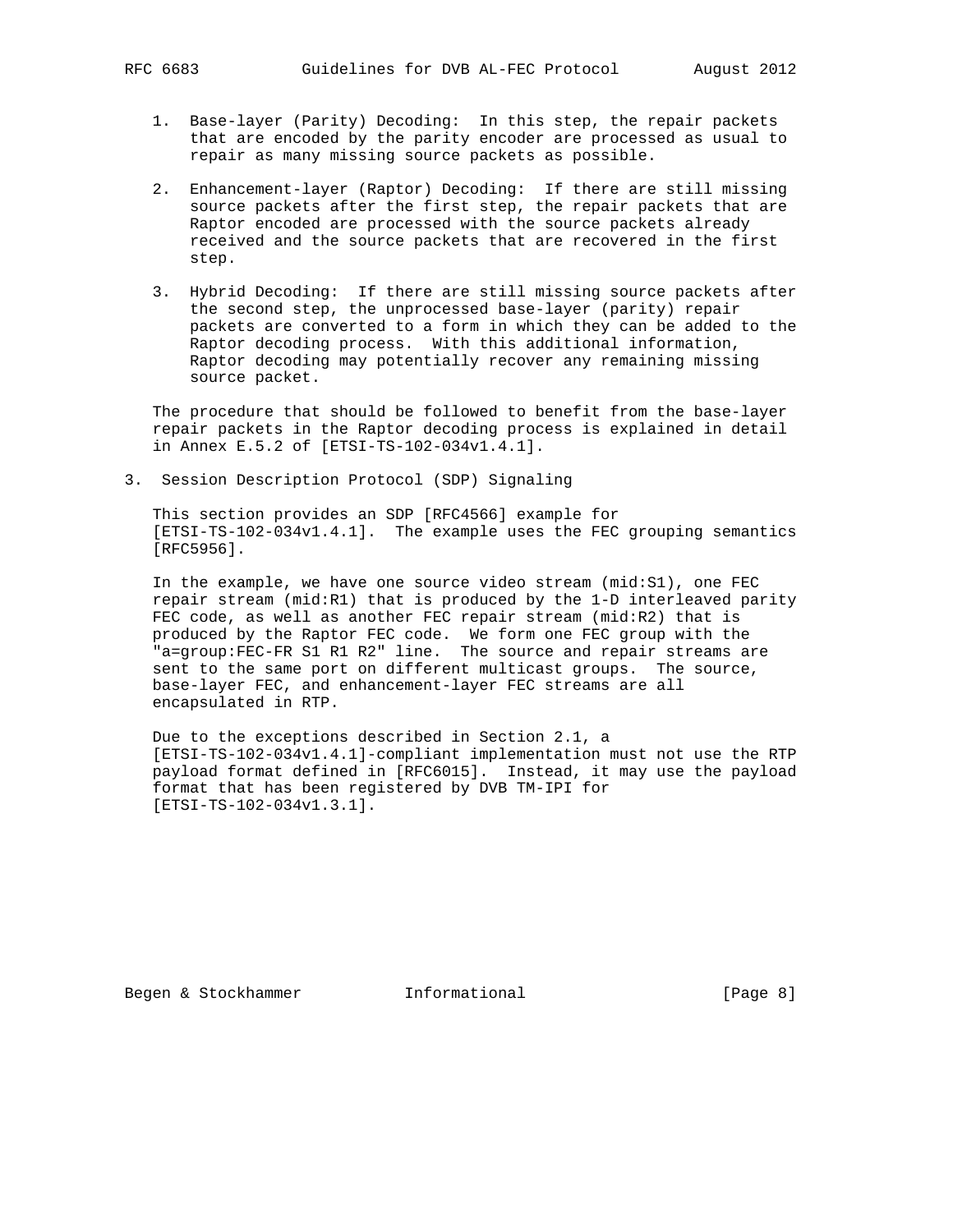$v=0$  o=ali 1122334455 1122334466 IN IP4 fec.example.com s=DVB-IPTV AL-FEC Example  $t=0$  0 a=group:FEC-FR S1 R1 R2 m=video 30000 RTP/AVP 100 c=IN IP4 233.252.0.1/127 a=rtpmap:100 MP2T/90000 a=mid:S1 m=application 30000 RTP/AVP 96 c=IN IP4 233.252.0.2/127 a=rtpmap:96 vnd.dvb.iptv.alfec-base/90000 a=mid:R1 m=application 30000 RTP/AVP 111 c=IN IP4 233.252.0.3/127 a=rtpmap:111 vnd.dvb.iptv.alfec-enhancement/90000 a=mid:R2

 Note that in the example above, the payload type has been chosen as 96 for the base-layer FEC stream and there is no "a=fmtp:" line to specify the format parameters. Due to the lack of the format parameters for "vnd.dvb.iptv.alfec-base", it is not possible to learn the FEC parameters from the SDP description.

4. Security Considerations

 This specification adds no new security considerations to the DVB- IPTV AL-FEC protocol.

5. Acknowledgments

 This document is based on [ETSI-TS-102-034v1.3.1] and [ETSI-TS-102-034v1.4.1]. Thus, the authors would like to thank the editors of [ETSI-TS-102-034v1.3.1] and [ETSI-TS-102-034v1.4.1]. The authors also would like to thank those who reviewed earlier versions of this document.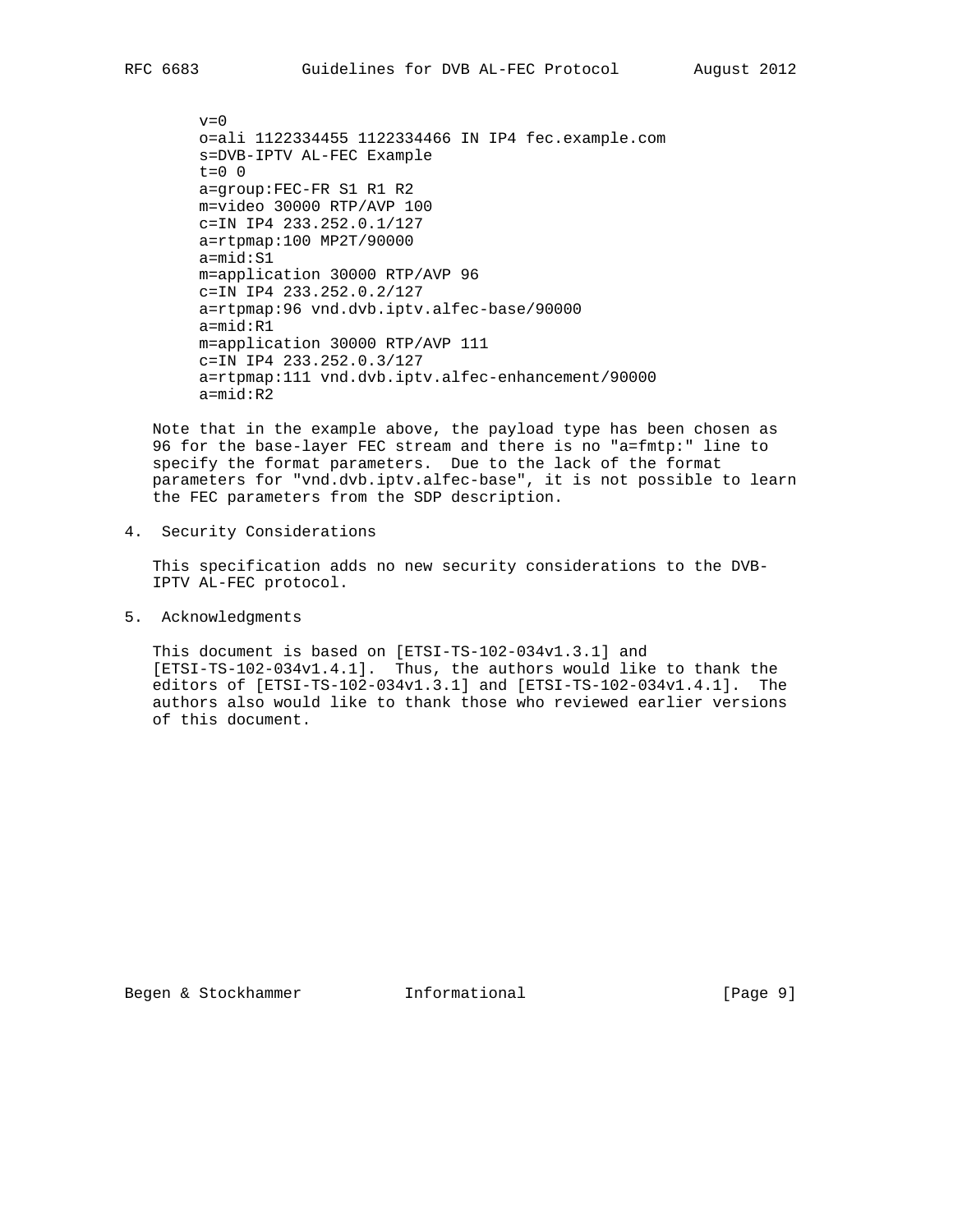# 6. References

6.1. Normative References

 [ETSI-TS-102-034v1.3.1] ETSI TS 102 034 V1.3.1, "Transport of MPEG 2 TS Based DVB Services over IP Based Networks", October 2007.

- [ETSI-TS-102-034v1.4.1] ETSI TS 102 034 V1.4.1, "Transport of MPEG 2 TS Based DVB Services over IP Based Networks", August 2009.
- [RFC6015] Begen, A., "RTP Payload Format for 1-D Interleaved Parity Forward Error Correction (FEC)", RFC 6015, October 2010.
- [RFC6681] Watson, M., Stockhammer, T., and M. Luby, "Raptor FEC Schemes for FECFRAME", RFC RFC6681, August 2012.
- [RFC6682] Watson, M., Stockhammer, T., and M. Luby, "RTP Payload Format for Raptor Forward Error Correction (FEC)", RFC 6682, August 2012.
- [RFC3550] Schulzrinne, H., Casner, S., Frederick, R., and V. Jacobson, "RTP: A Transport Protocol for Real-Time Applications", STD 64, RFC 3550, July 2003.
- [RFC5576] Lennox, J., Ott, J., and T. Schierl, "Source-Specific Media Attributes in the Session Description Protocol (SDP)", RFC 5576, June 2009.
- [RFC4566] Handley, M., Jacobson, V., and C. Perkins, "SDP: Session Description Protocol", RFC 4566, July 2006.
- [RFC5956] Begen, A., "Forward Error Correction Grouping Semantics in the Session Description Protocol", RFC 5956, September 2010.

# 6.2. Informative References

[DVB-A115]

 "DVB Application Layer FEC Evaluations (DVB Document A115)", May 2007, <http://www.dvb.org/technology/ standards/a115.tm3783.AL-FEC\_Evaluation.pdf>.

[SMPTE2022-1]

 SMPTE 2022-1-2007, "Forward Error Correction for Real-Time Video/Audio Transport over IP Networks", 2007.

Begen & Stockhammer **Informational** [Page 10]